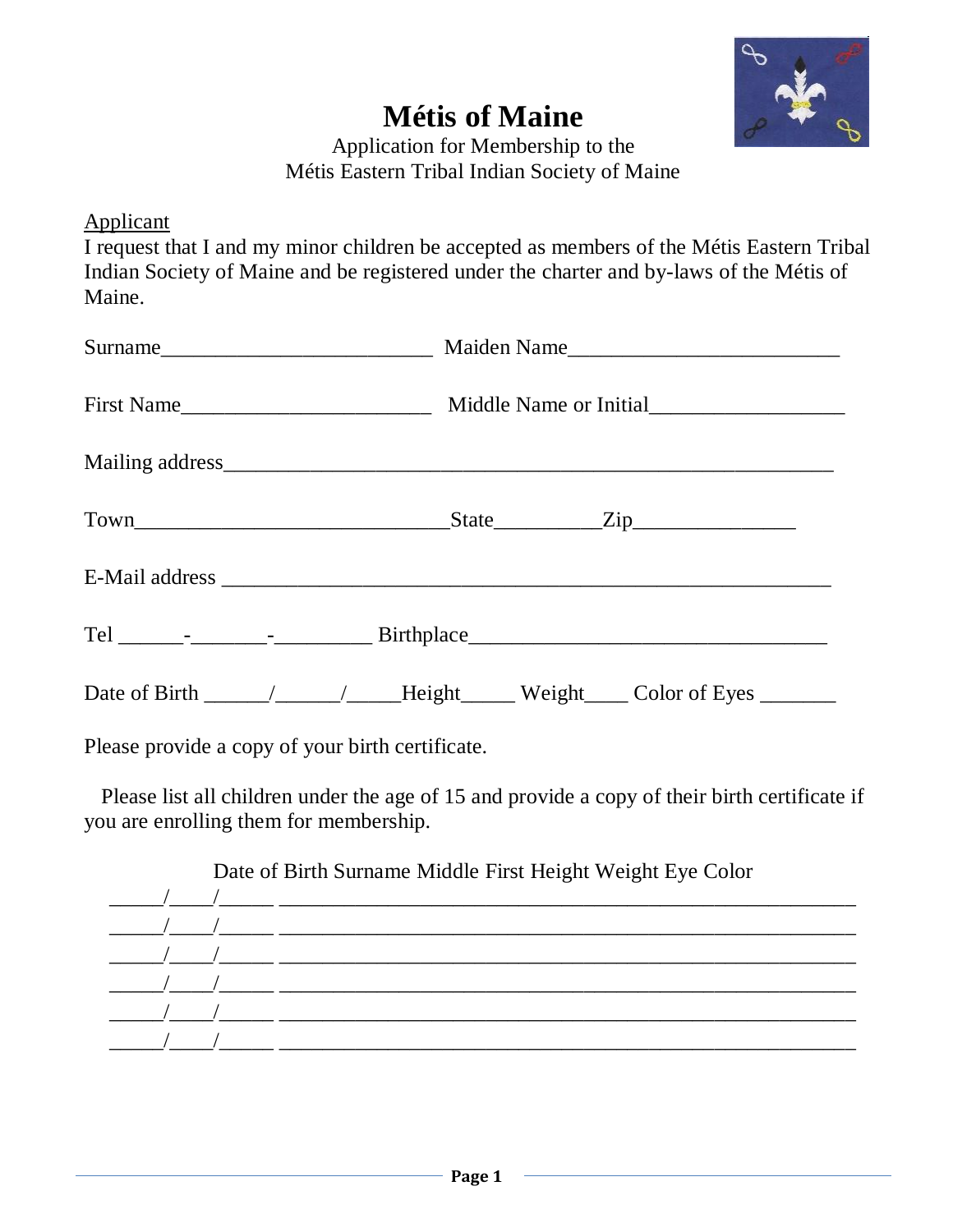## **Genealogical References**

Please provide all genealogical papers showing your lineage to someone with an American Indigenous connection or to someone who is a Métis with a direct connection to your family line. List of genealogical references or attach genealogy papers to application.

\_\_\_\_\_\_\_\_\_\_\_\_\_\_\_\_\_\_\_\_\_\_\_\_\_\_\_\_\_\_\_\_\_\_\_\_\_\_\_\_\_\_\_\_\_\_\_\_\_\_\_\_\_\_\_\_\_\_\_\_\_\_\_\_\_\_\_\_\_ \_\_\_\_\_\_\_\_\_\_\_\_\_\_\_\_\_\_\_\_\_\_\_\_\_\_\_\_\_\_\_\_\_\_\_\_\_\_\_\_\_\_\_\_\_\_\_\_\_\_\_\_\_\_\_\_\_\_\_\_\_\_\_\_\_\_\_\_\_ \_\_\_\_\_\_\_\_\_\_\_\_\_\_\_\_\_\_\_\_\_\_\_\_\_\_\_\_\_\_\_\_\_\_\_\_\_\_\_\_\_\_\_\_\_\_\_\_\_\_\_\_\_\_\_\_\_\_\_\_\_\_\_\_\_\_\_\_\_ \_\_\_\_\_\_\_\_\_\_\_\_\_\_\_\_\_\_\_\_\_\_\_\_\_\_\_\_\_\_\_\_\_\_\_\_\_\_\_\_\_\_\_\_\_\_\_\_\_\_\_\_\_\_\_\_\_\_\_\_\_\_\_\_\_\_\_\_\_ \_\_\_\_\_\_\_\_\_\_\_\_\_\_\_\_\_\_\_\_\_\_\_\_\_\_\_\_\_\_\_\_\_\_\_\_\_\_\_\_\_\_\_\_\_\_\_\_\_\_\_\_\_\_\_\_\_\_\_\_\_\_\_\_\_\_\_\_\_ \_\_\_\_\_\_\_\_\_\_\_\_\_\_\_\_\_\_\_\_\_\_\_\_\_\_\_\_\_\_\_\_\_\_\_\_\_\_\_\_\_\_\_\_\_\_\_\_\_\_\_\_\_\_\_\_\_\_\_\_\_\_\_\_\_\_\_\_\_ \_\_\_\_\_\_\_\_\_\_\_\_\_\_\_\_\_\_\_\_\_\_\_\_\_\_\_\_\_\_\_\_\_\_\_\_\_\_\_\_\_\_\_\_\_\_\_\_\_\_\_\_\_\_\_\_\_\_\_\_\_\_\_\_\_\_\_\_\_

## **Please answer the following questions:**

1. How did you learn about the Metis of Maine ?

2. The purpose of the Metis of Maine is the promotion of our Native American Heritage. Do you agree with this purpose and are you willing to support them?

3. What do you hope to gain from being a member of the Metis of Maine ?

4. What ways can you contribute to and support the Metis of Maine ?

5. Have you ever been denied membership in any club, organization or group for any reason ?

6. Have you ever been arrested (or under investigation) and/or convicted for any crime? If yes please explain.

> NOTE: If you answered falsely to any of these questions your membership will be denied and/or your membership will immediately be revoked.